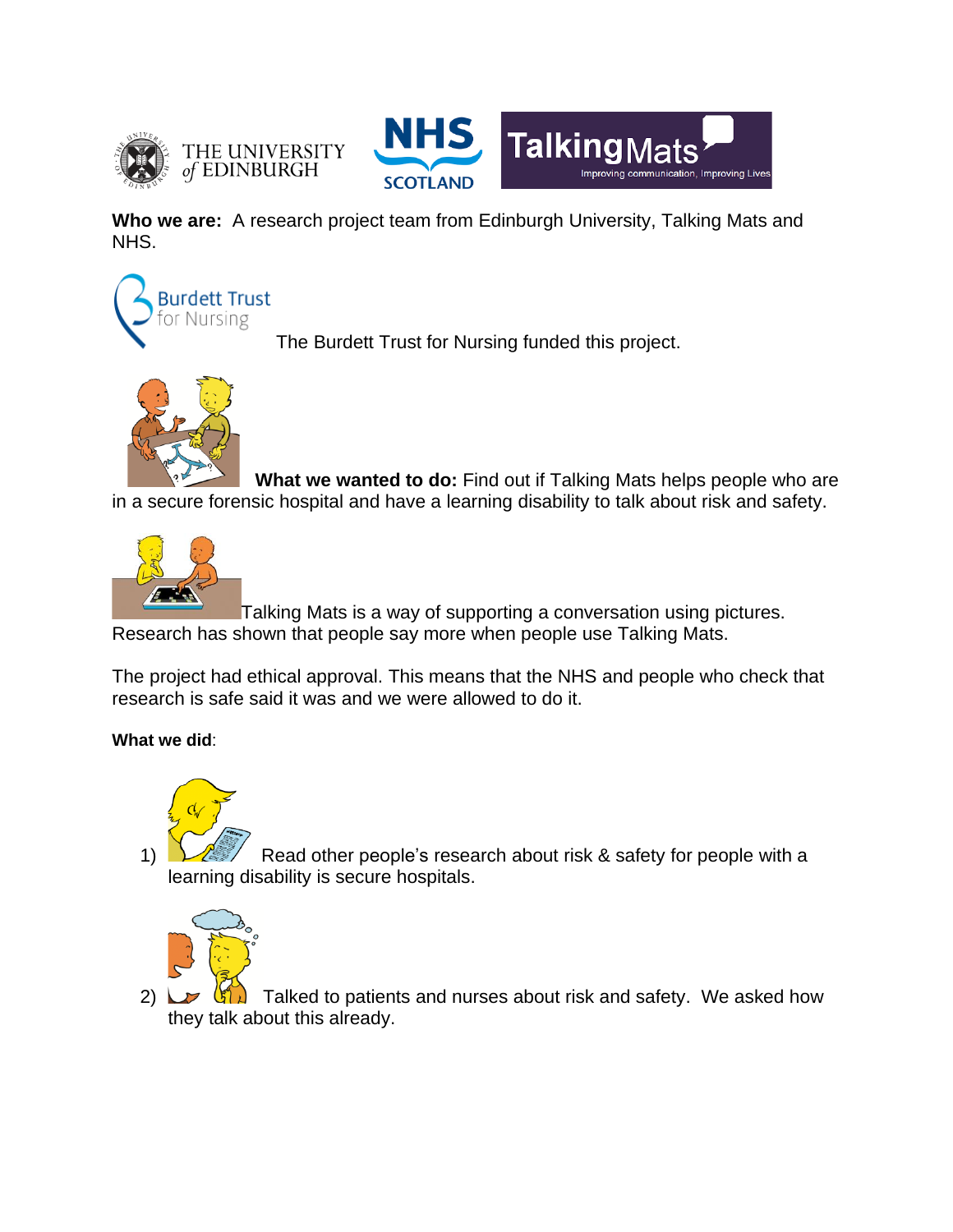

3) Shared Talking Mats cards about the Mental Health Act and Keeping Safe with nurses and other professionals in the team. We asked them to choose the ones that come up in conversations with people with a learning disability in a secure hospital.



4) Used the information from the reading, patients and nurses and other professionals to add extra cards to the Talking Mats Keeping Safe set to make a "Forensic Keeping Safe Set".

a. This had a new "Being Included set" as we found out that feeling involved and included is important for patients to stay safe and well.



5)  $\sum_{i=1}^{\infty}$  Trained nurses to use Talking Mats and the "Forensic" Keeping Safe



6) Nurses and patients used Talking Mats together. They made videos of their conversations. We watched the videos and looked carefully at what happened.



7)  $\Box$   $\Box$  Talked to the patients and nurses after they had used Talking Mats.4 nurses and 4 patients from 2 secure wards in one Scottish health board took part.